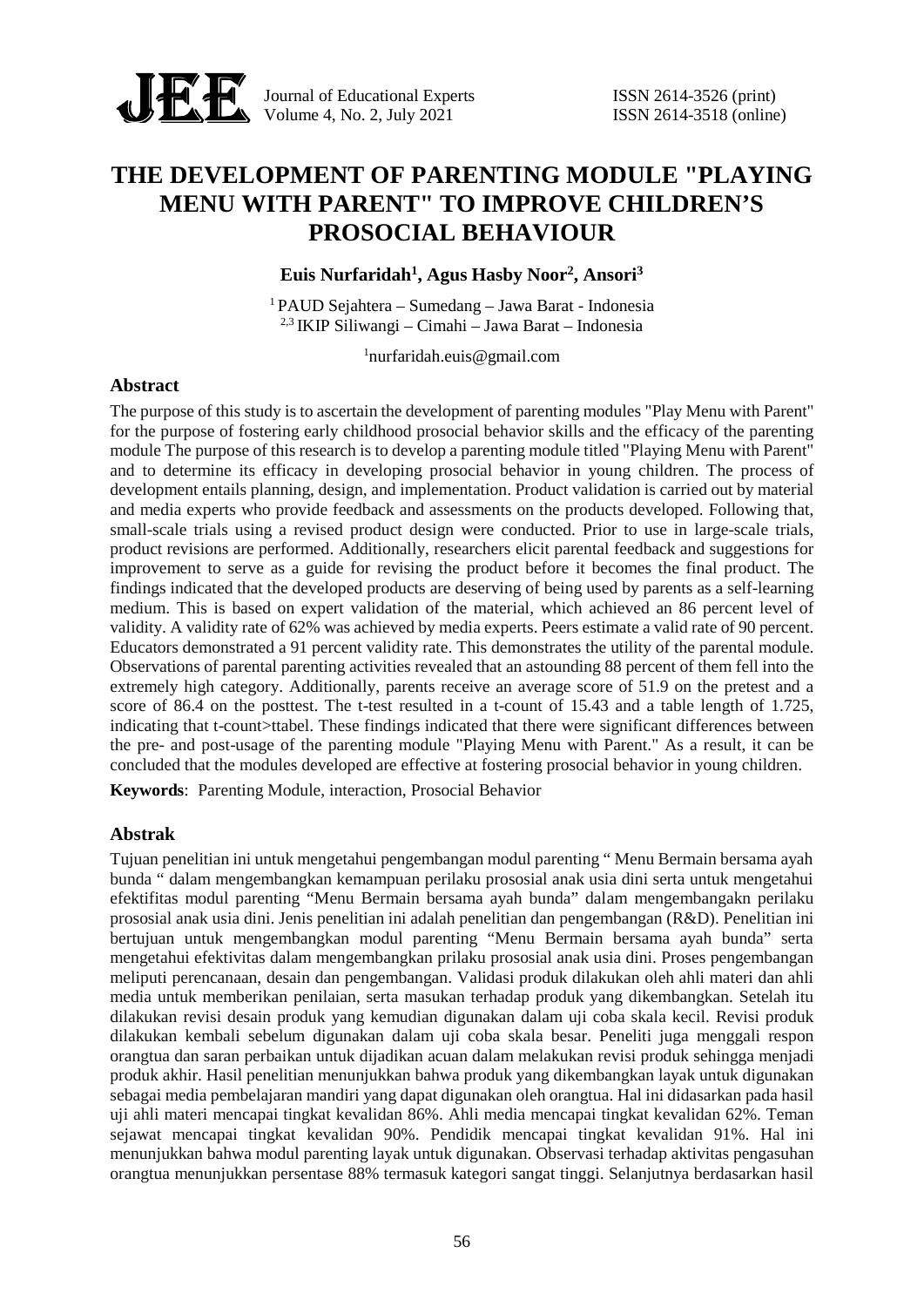pretest orangtua mendapatkan nilai rata-rata 51,9 dan hasil posttest orangtua mendapatkan nilai rata-rata 86,4. Hasil uji t menghasilkan thitung 15,43 dan ttabel 1,725yang artinya thitung>ttabel. Berdasarkan hasil tersebut menunjukkan bahwa terdapat perbedaan yang signifikan sebelum dan sesudah menggunakan modul parenting "Menu Bermain bersama ayah bunda". Sehingga dapat disimpulkan bahwa modul yang dikembangkan efektif dalam mengembangkan prilaku prososial anak usia dini. **Kata Kunci**: Perilaku Prososial, Interaksi, Modul Parenting

*How to Cite* **:** Nurfaridah, E., Noor, A.H. & Ansori. (2021). The Development Of Parenting Module "Playing Menu With Parent" To Improve Children's Prosocial Behaviour. *Journal Of Education Expert (JEE)* 4 (2), 56-61

#### **INTRODUCTION**

Parental knowledge and understanding of parenting are critical for child development growth, particularly prosocial behavior; parents must understand how to nurture and guide children so that they can develop into human beings with an excellent social-emotional attitude later in life. PAUD managers and tutors can increase parental awareness through parenting programs, encouraging parents to focus more on child rearing. This is consistent with the purpose of parenting, which is to bring parents together in order to make the best 'provision' for their children as the next generation. While parenting has a specific purpose, it is to: 1) Increase parents' knowledge and skills in caring for, caring for, and educating their own children with a foundation of good character. 2). Synchronizing family and school interests and desires in order to continue character education developed in PAUD institutions in the family environment. 3). Connecting the school program to the home program in accordance with Minister of Education and Education No. 30 of 2017 on family involvement in education, because children spend more time with their parents than they do with teachers in school.

Prosocial behavior is defined as a child's behavior that reflects an authentic act of assistance or assistance to others. Children must be taught prosocial behavior from an early age. Prosocial behavior can be stimulated during this process through a variety of activities that both actively and passively involve children. Prosocial children will be readily accepted wherever they go. They will quickly adjust to their new surroundings, which makes making new friends simple. Additionally, prosocial children serve as the foundation for children with high social intelligence. Cooperation between parents and schoolchildren is critical when it comes to cultivating prosocial behavior.

Parents play a critical and dominant role in the development of children's prosocial prolacusal abilities, as prosocial attitudes are strongly influenced by the social environment in which children grow up. To accomplish this, rang tau must understand the critical nature of developing prosocial attitudes at a young age and the importance of effective parenting in order to optimally stimulate children's prosocial behavior.

In 2012, the government issued guidelines for the implementation of family-based early childhood (PAUD) through the director-general of non-formal and informal early childhood education (PAUDNI) (Parenting). This guideline is intended to assist the manager of PAUD units in organizing parenting. Additionally, Permendikbud no. 30 on leluarka in education was strengthened in 2017. Parenting consists of five activities: parent meetings (parent classes), parental involvement in the classroom, parental participation in a joint event, consultation day, and a home visit. Early childhood development is a broad term that encompasses a range of activities. Physical, social, emotional, and cognitive development are all components of early childhood development. However, some specialists delve deeper into the details of development. According to article 5 of the Minister of Education and Culture's Regulation No.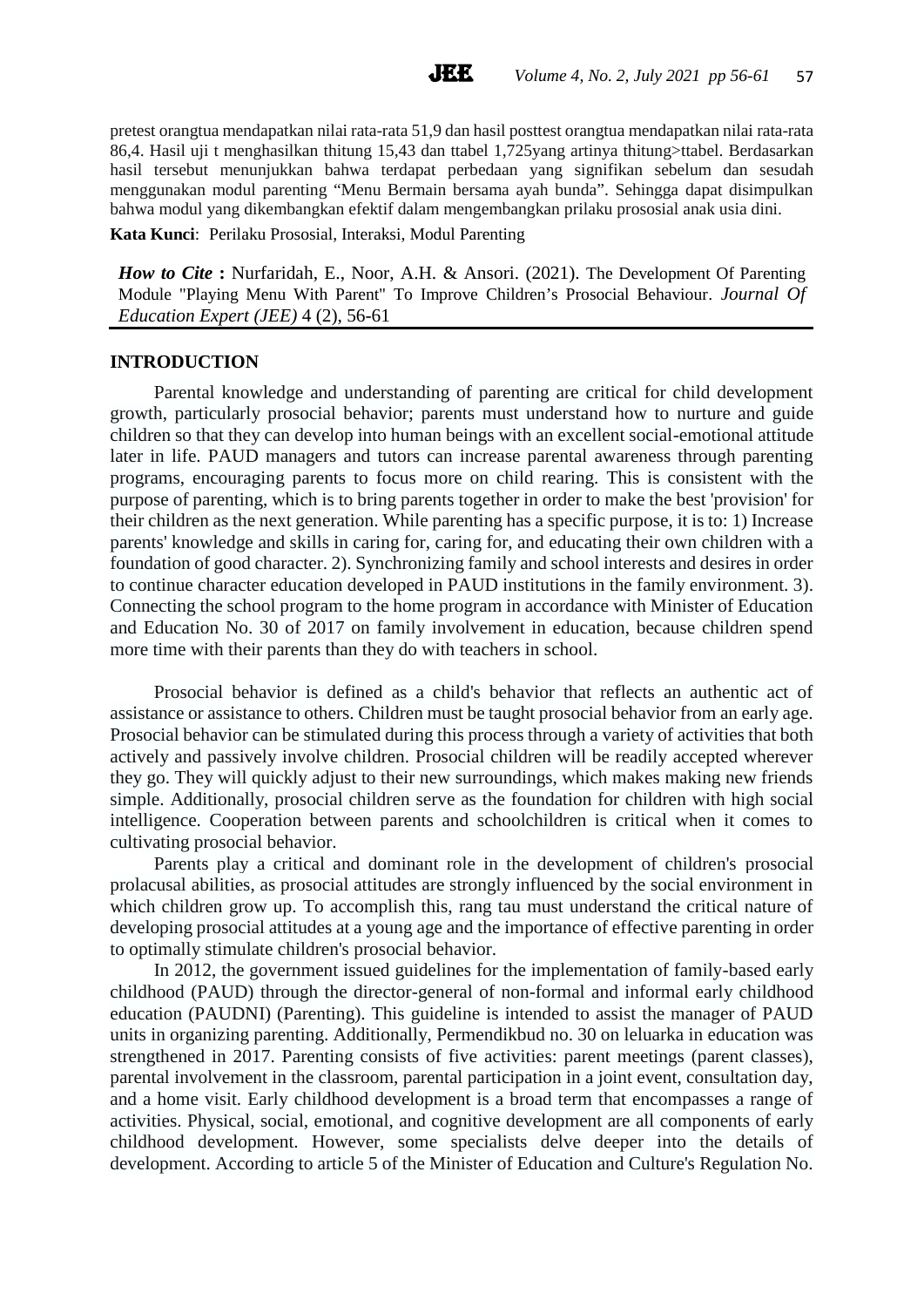Nurfaridah, Noor & Ansori. (2021). The Development Of Parenting Module "Playing Menu With Parent" To Improve Children's Prosocial Behaviour 58

146 of 2014 on Curriculum 2013, Early Childhood Education, religious values, moral values, physical-motor, cognitive, language, social-emotional, and artistic development are all incorporated into the PAUD curriculum.

According to Santrock, early childhood development encompasses physical, cognitive, social-emotional, and social context development, as well as moral development, language development, self-identity development, and gender development. According to Kail and Reese, early childhood development encompasses the acquisition of independence, moral development, social development, language development, physical development, and cognitive development. State of Id Parent is a collection of The brain's control over external events that are forced upon or accepted by a child. When a child imitates one or both parents, parental ego is manifested (surrogate parents). When a person is in their parents' ego, they appear to share their parents' figures' opinions and behaviors. The ego of parents is a collection of demands, hints, and dogma (Berne, 1961).

According to Widyastuti (2014: 109), people learn to assist through reinforcement, the effect of reward and punishment on the act of assisting, and imitation (imitation) of others who provide assistance. This is consistent with Walgito's (2003: 18-19) assertion that behavior can be shaped in predictable ways through conditioning or habits, comprehension (insight), and the use of models. Batson and Powell (2003: 463) define prosocial behavior as "any action that assists or is intended to assist others in evading the helper's motives." Helping peers, joining groups, supporting peers, and sharing are all examples of early childhood prosocial behavior.

According to the findings of interviews conducted with the head of PAUD Sejahtera district in south Sumedang district on July 18, 2021, parenting education has not been implemented optimally despite being scheduled. Yet, material has not been delivered in accordance with the schedule established. The issue is that, because the methods remain monotonous, the information conveyed to parents is inaccurately described. Apart from the absence of guidelines to assist parents in comprehending parenting materials and aspects of child development, another impediment is the difficulty of controlling the conductivity of parental meeting activities, as well as the time constraints associated with delivering materials related to child development in a positive manner. Effective for parents, but with limitations and a lack of material consequences, parental comprehension remains unchanged. As a result, parents retain the same understanding of the critical aspects of child development and focus exclusively on cognitive abilities or academic intelligence. This is evident in parents' attitudes toward academic ability, which emphasizes the importance of children being able to count or read, as well as write and count after the time. Ai earned a bachelor's degree in business administration from PAUD. These demands act as impediments to the development of prosocial behavior in early childhood, resulting in an underdeveloped capacity for prosocial behavior in the child. Individuals who are unconcerned and lack a prosocial attitude will be the result of children's impact. The effect described above can be observed in children who are less concerned with friendships and littering but still require reminders in greeting, saying greetings, saying sorry, excuse me, and thank you. Based on the difficulties and constraints associated with implementing parenting activities in the field, researchers developed parenting models through the creation of a play menu module with your father for the purpose of developing early childhood prosocial behavior skills that can be used as a reference material for parents and educators in order to improve their ability to establish early childhood prosocial behavior. The hope is that the menu module dedicated to playing with your father will assist in optimizing parenting activities.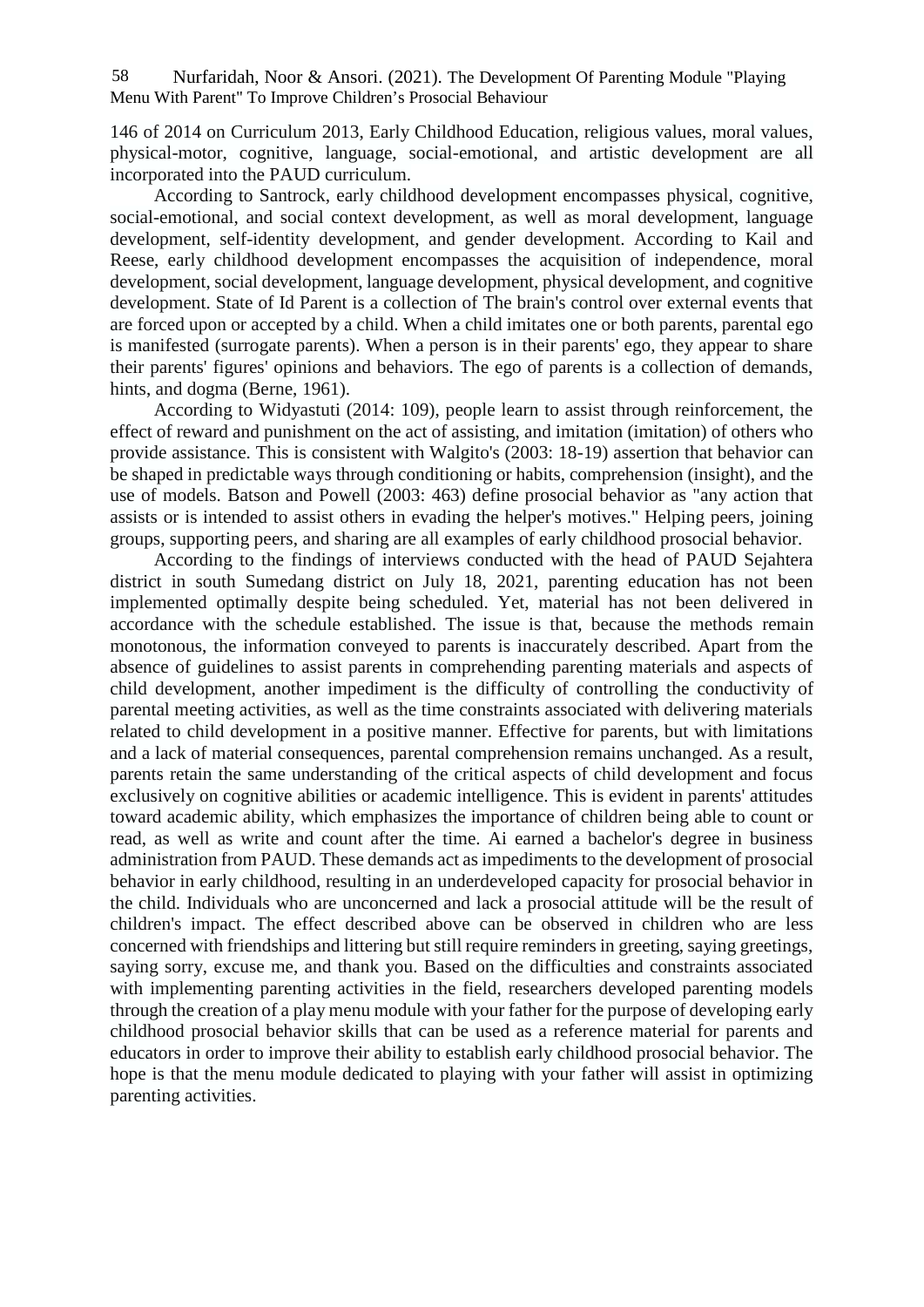#### **METHOD**

The R&D (Research and Development) approach is used in this study. R&D research begins with primary research to ascertain user needs (Needs Assessment), followed by subsequent development activities to create products and evaluate the program's effectiveness. This study employs a research and development strategy because it will result in the creation of a product in the form of a Parenting Module titled "Playing Menu with mother's father." According to Borg and Gall, the development research process is comprised of ten steps. Nonetheless, the puslitjaknov team (2008: 11) believes that the development research procedure can be simplified by focusing on five key steps: (1) conduct an analysis of the product to be developed; (2) develop the initial product; (3) expert validation and revision; (4) small-scale field trials and product revisions; and (5) large-scale field trials and final products. Observation, interview, and questionnaire were used to collect data in this study. When conducting research to gather data for future research and development, observation is used. In research and development, data on needs is gathered through interviews with parents and teachers. The questionnaire is being used to collect data on the quality of media feasibility assessments developed by media experts, material experts, and students during small- and large-scale field trials.

#### **RESULTS AND DISCUSSION**

Prosocial behavior is critical to cultivate because it has a significant impact on a child's growth and development. The development of social-emotional skills in early childhood is one of the factors that contribute to a child's social development. Children who exhibit positive prosocial behavior can be identified by their ability to foster communication and rational behavior among their peers and adults. Family involvement in education, as exemplified by parenting activities, is expected to foster an understanding of proper parenting and what should be done to support children's growth and development as they progress through the stages of childhood. Because environmental factors, particularly parenting, have a significant impact on children's intelligence in all six dimensions. The study's output is the development of a parenting module titled "Playing Menu with your Father" with the goal of enhancing early childhood prosocial behavior in PAUD Sejahtera Kacamatan Sumedang Selatan Sumedang Regency.

The purpose of developing the parenting module Play Menu in collaboration with the mother's father is to analyze the needs of those experiencing difficulties as identified through observations and interviews. These findings serve as a basis for the initial product. Additionally, a validator using a percentage value assesses the initial product's eligibility. The process of development entails planning, design, and implementation. Product validation is carried out by material and media experts who provide feedback and assessments on the products developed. Following that, small-scale trials using a revised product design were conducted. Prior to use in large-scale trials, product revisions are performed. Additionally, researchers elicit parental feedback and suggestions for improvement to serve as a guide for revising the product before it becomes the final product.

The findings indicated that the developed products are deserving of being used by parents as a self-learning medium. This is based on expert validation of the material, which achieved an 86 percent level of validity. Experts in the media established a 62% validity rate. Peers achieve an accuracy rate of 90%. Educators demonstrated a 91 percent validity rate. This demonstrates the utility of the parental module. Observations of parental parenting activities revealed that an astounding 88 percent of them fell into the extremely high category. Additionally, parents receive an average score of 51.9 on the pretest and a score of 86.4 on the posttest. The t-test resulted in a t-count of 15.43 and a table of 1.725, indicating that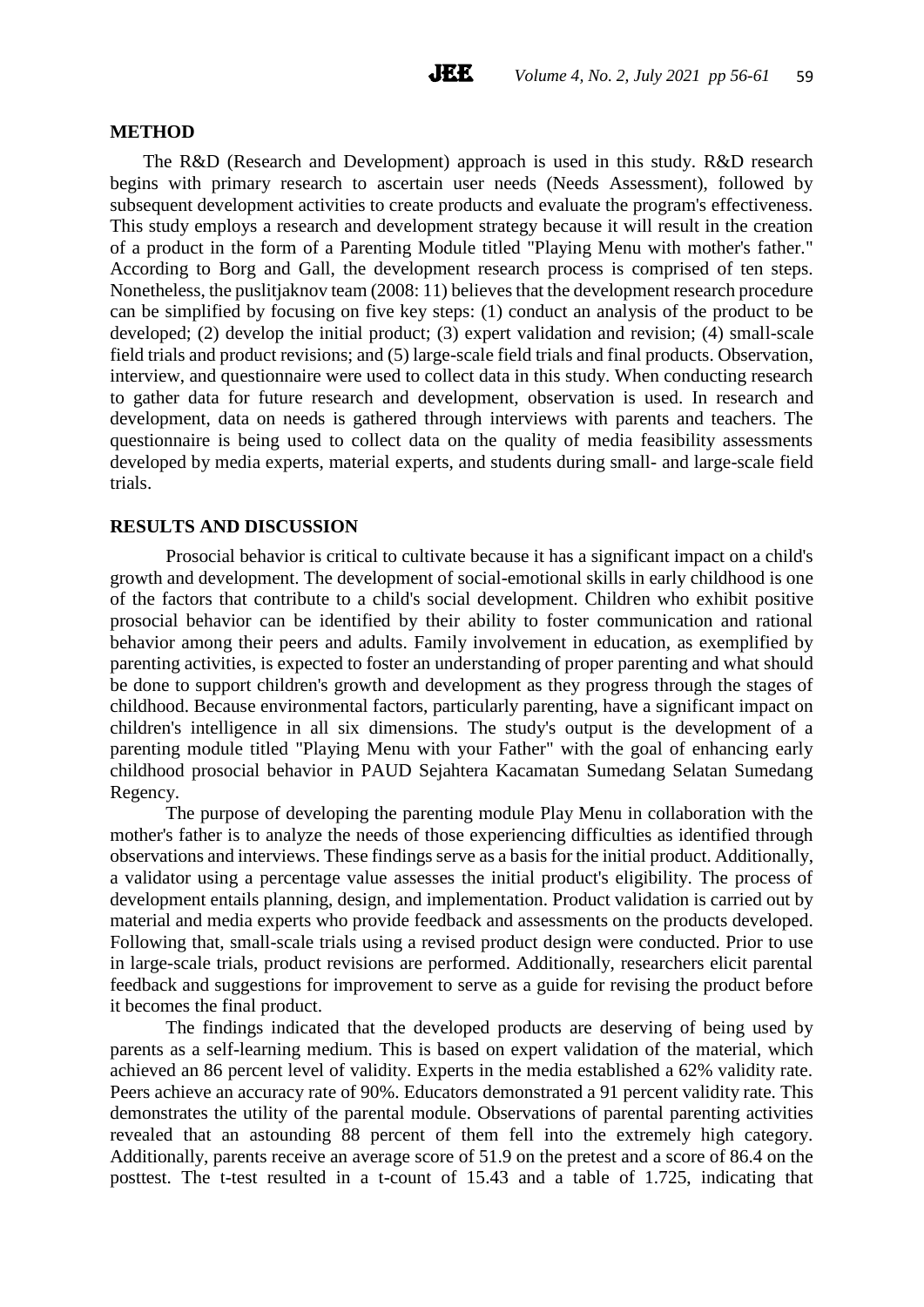Nurfaridah, Noor & Ansori. (2021). The Development Of Parenting Module "Playing 60 Menu With Parent" To Improve Children's Prosocial Behaviour

thitung>ttabel. These findings indicated that there were significant differences between the pre and post-usage of the parenting module "Playing Menu with Parent." As a result, it can be concluded that the modules developed are effective at fostering prosocial behavior in young children.

## **CONCLUSION**

Based on the findings of research and discussion regarding the development of parenting learning models, it is possible to conclude that: From an educational science perspective, the family is the primary educational environment. Thus, the family environment has a critical role to play in the development of children. Josef's model of parenting education for the purpose of enhancing children's emotional and social abilities was developed theoretically and then compared to the findings of a knowledge study. Child development theory, parenting learning theory, and child prosocial behavior ability theory are three types of theories that have been studied.

The study's output is the development of Parenting modules for parents in order to improve their children's early childhood prosocial behavior skills in paud Sejahtera sumedang regency's south sumedang district. The findings indicate that the developed products are appropriate for use by parents as a self-learning medium. This is based on expert validation of the material, which achieved an 86 percent level of validity. Experts in the media established a 62% validity rate. Peers achieve an accuracy rate of 90%. Educators accomplished a 91 percent validity rate. This demonstrates the utility of the parental module. Observations of parental parenting activities revealed that an astounding 88 percent of them fell into the extremely high category.

Additionally, parents receive an average score of 51.9 on the pretest, while receiving an average score of 86.4 on the posttest. The t-test resulted in the values 15.43 and 1.725 for thitung, indicating that thitung>ttabel. These findings indicated that there were significant differences between the pre- and post-usage of the parenting module "Playing Menu with Parent." As a result, it can be concluded that the modules developed are effective at fostering prosocial behavior in young children.

## **REFERENCES**

- Angelis, Barbara De. 2005. "Confidence: Percaya Diri Sumber Sukses Dan Kemandirian." *Jakarta: PT. Gramedia Pustaka Utama*.
- Athar, Rida, and Faiza Maqbool Shah. 2015. "Impact of Training on Employee Performance (Banking Sector Karachi)." *IOSR Journal of Business and Management* 17(11):58–67.
- Dalyono, Muhammad. 2015. *Psikologi Pendidikan, Cetakan 8*. Jakarta.
- Depdikbud. 2002. *Kamus Besar Bahasa Indonesia*. Jakarta: Balai Pustaka.
- Elfiky, Ibrahim. 2010. *Dahsyatnya Berperasaan Positif*. Serambi Ilmu Semesta.
- Hakim, Thursan. 2002. "Mengatasi Rasa Tidak Percaya Diri." *Jakarta: Puspa Swara*.
- Herlianto, Yehuda. 2014. "Pemberdayaan Anak Jalanan Melalui Pelatihan Musik Di Sanggar Alang- Alang Surabaya." *J+ PLUS UNESA* 3(1).
- Hurlock, Elizabeth Bergner, Istiwidayanti, Ridwan Max Sijabat, and Soedjarwo. 1990. *Psikologi Perkembangan: Suatu Pendekatan Sepanjang Rentang Kehidupan*. Erlangga, Jakarta.